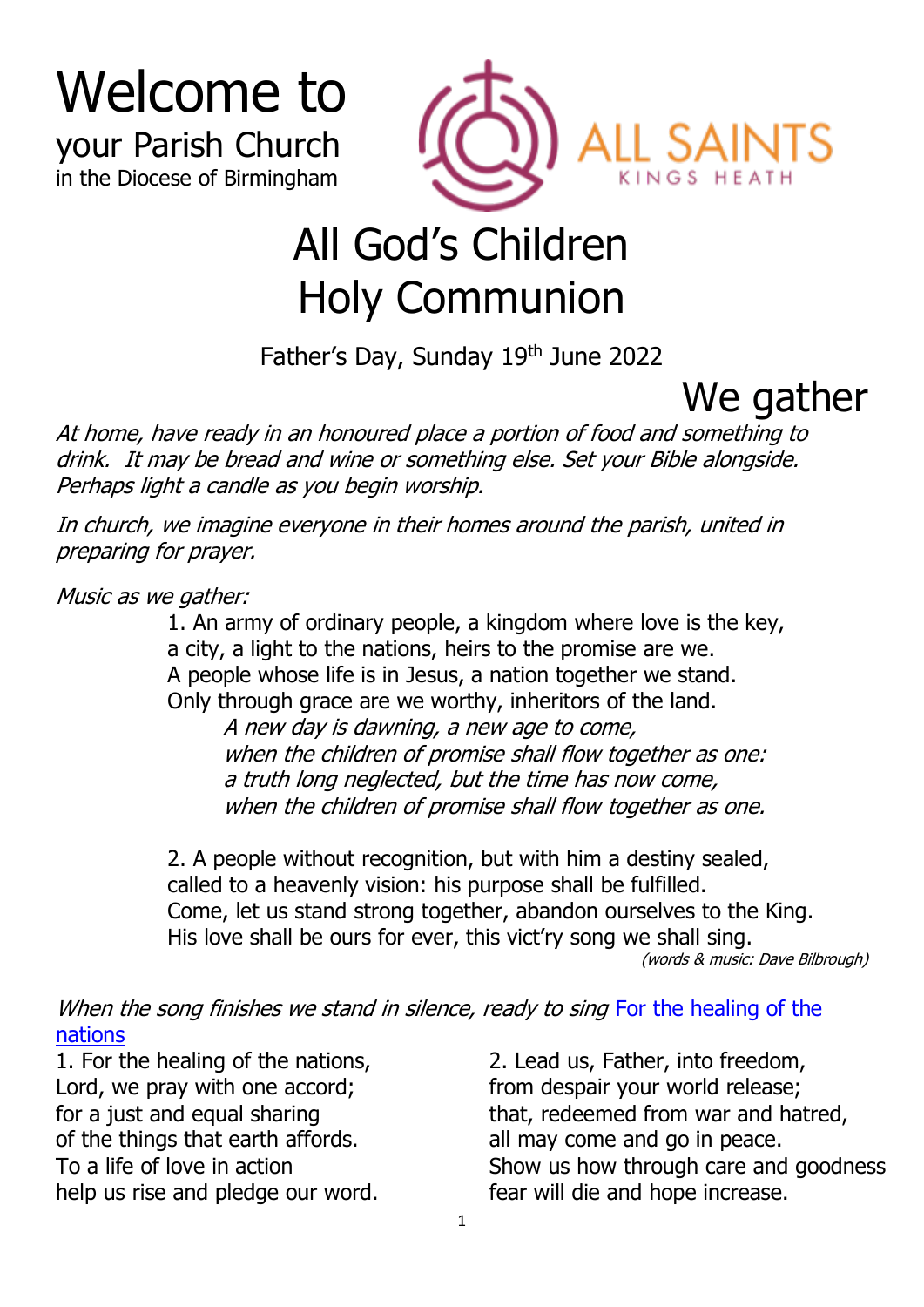3. All that kills abundant living, let it from the earth be banned; pride of status, race or schooling dogmas that obscure your plan. In our common quest for justice may we hallow life's brief span.

4. You, creator-God, have written your great name on humankind; for our growing in your likeness bring the life of Christ to mind; that by our response and service earth its destiny may find.

(words: Fred Kaan; music: 'Essay on the Church Plain Chant' [1782])

### WELCOME, BANNS and NOTICES

We pray: **Almighty God, to whom all hearts are open, all desires known and from whom no secrets are hidden: cleanse the thoughts of our hearts by the inspiration of your Holy Spirit, that we may perfectly love you, and worthily magnify your holy name; through Christ our Lord. Amen**.

We pray for the children's groups as they make their way to their groups.

## We seek forgiveness

#### **CONFESSION**

Deacon: We confess our sins to God, who created, redeems and sustains us.

Silence

For the distorted versions of fatherhood that inhibit us: Lord, have mercy.

**Lord, have mercy.**

For the ungrateful versions of childhood that inhibit us: Christ, have mercy. **Christ, have mercy.** For the suffocating versions of family that inhibit us: Lord, have mercy. **Lord, have mercy.**

ABSOLUTION In church forgiveness is declared for all while at home we pray:

May the Father of all mercies cleanse us from our sins, and restore us in his image, to the praise and glory of his name. **Amen**.

We stand to give thanks for forgiveness, singing THE GLORIA

[Glory! Glory! Glory to God!](http://soundcloud.com/all-saints-kings-heath/gloria-salazar-1?) Glory! Glory! Glory to God!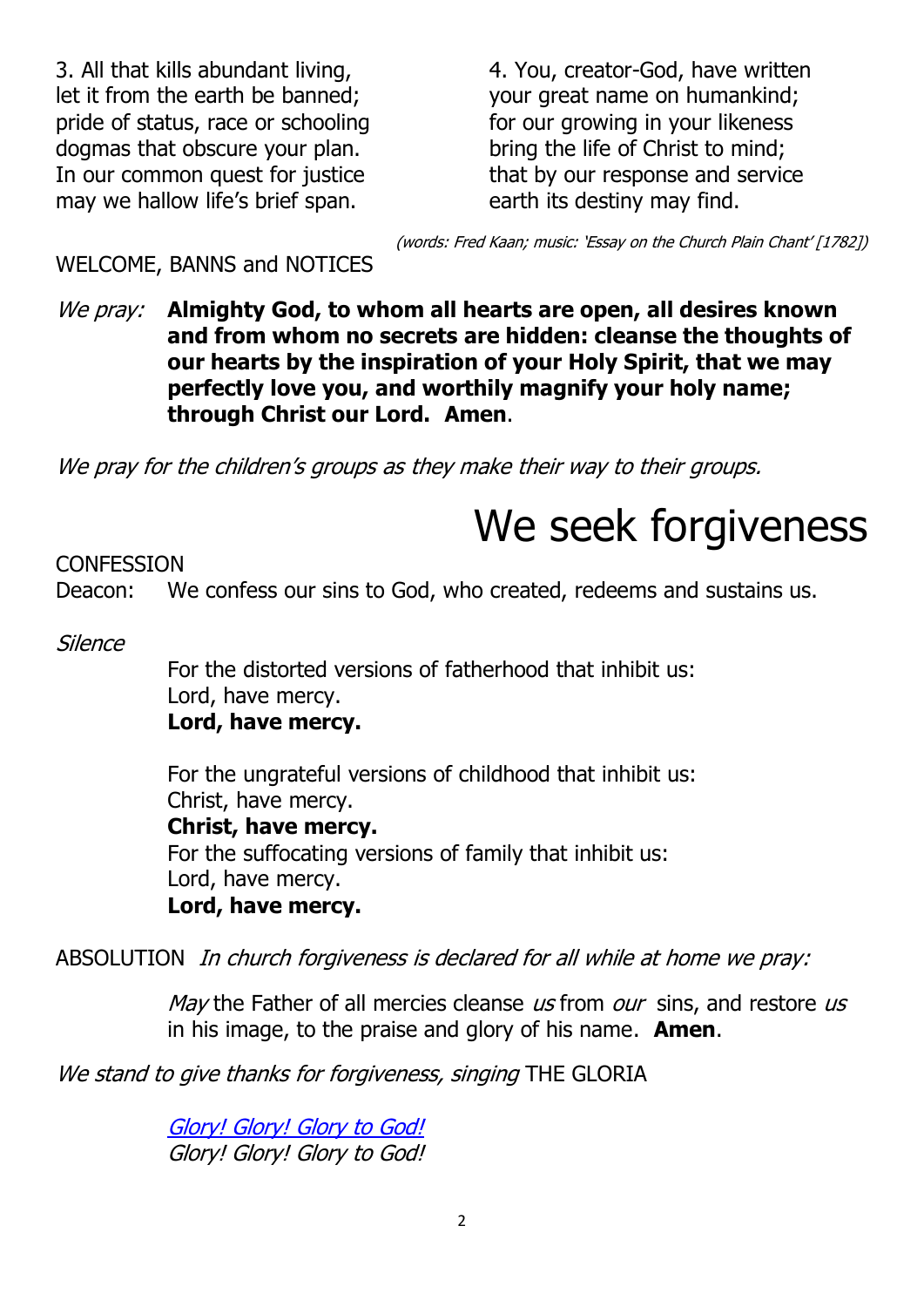1. Glory to God in the heights of the heavens. Peace to God's people, all people on earth.

2. Son of the Father, all glory and worship; praise and thanksgiving to you, Lamb of God.

3. You take away the sin of the world; have mercy on us, receive our prayer.

4. Seated in pow'r at the right of the Father, Jesus alone is the Lord, the Most High.

5. And with the Spirit of love everlasting, reigning in glory for ever. Amen.

THE COLLECT

Priest: O God, the strength of all those who put their trust in you: mercifully accept our prayers and, because through the weakness of our mortal nature we can do no good thing without you, grant us the help of your grace, that in the keeping of your commandments we may please you both in will and deed, through Jesus Christ your Son our Lord, who is alive and reigns with you, in the unity of the Holy Spirit, one God, now and for ever. **Amen.**

We sit for the READINGS Isaiah 65:1-9 <https://bible.oremus.org/?ql=522559277>

and Galatians 3:23-end <https://bible.oremus.org/?ql=522559313>

HYMN [As the deer pants for the water](https://soundcloud.com/all-saints-kings-heath/as-the-deer?)

1. As the deer pants for the water, so my soul longs after you; you alone are my heart's desire and I long to worship you.

You alone are my strength, my shield, to you alone may my spirit yield; you alone are my heart's desire, and I long to worship you!

2. I want you more than gold or silver, only you can satisfy; you alone are the real joy-giver and the apple of my eye.

3. You're my friend and you are my brother, even though you are a king; I love you more than any other, so much more than anything!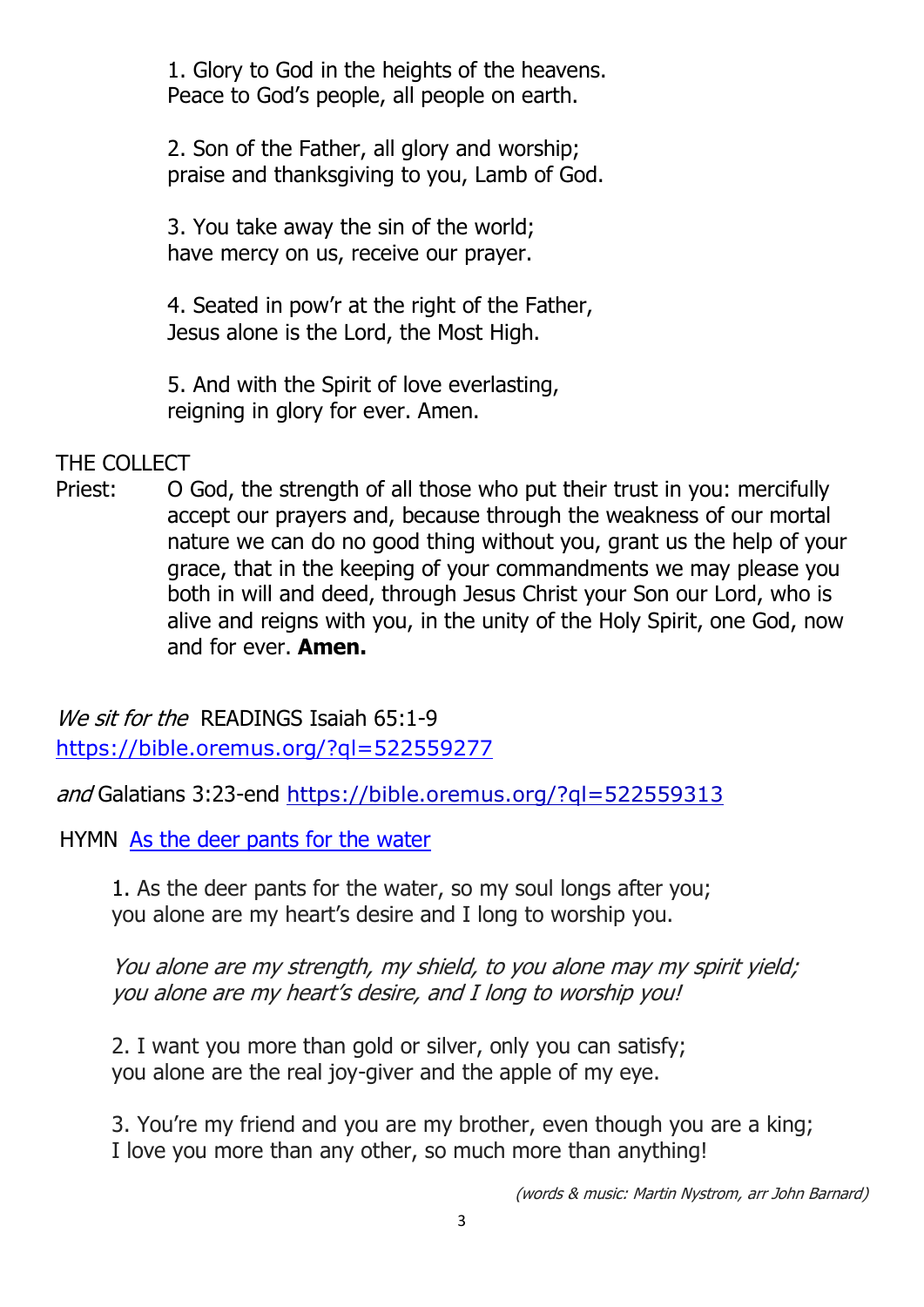We remain standing for the GOSPEL READING Luke 8:26-39

<https://bible.oremus.org/?ql=522559360>

Hear the Gospel of our Lord Jesus Christ according to Luke. **All: Glory to you, O Lord.**

At the end This is the Gospel of the Lord.

## **All: Praise to you, O Christ.**

## SERMON from Tariro

A few weeks ago, we celebrated Mother's Day on mothering Sunday and today we are celebrating all the men here, fathers, fathers to be, guardians, as it is Father's Day. To the women, you can pinch me later if I am just about to betray us all, but I want to think we got the better deal when it comes to parenthood. I want to believe as the ones who get pregnant, God bought us time to get used to the real-life changes of having a new baby become a part of us, to not just see the changes but experience them, to see as the clothes become small and the cravings become even more weird. Slowly we become 'someone' that our husbands, partners, fathers, brothers and even friends do not understand. And God bless them, they start just giving us what we want, stop arguing with us and become wise enough not to mention our hormones within earshot while also trying to wrap their heads around becoming a father or an uncle. For some it was instant, no preparation time given, and you became a foster dad, or adopted and the scenarios of becoming a father figure are all different.

I want to believe there is a distinct difference between how our fathers and mothers love us and for men they have to try harder because when the baby needs breastfeeding it's from the mum and they nurse the baby to sleep offering comfort and so it is not surprising that the baby will be able to say the word mum before dad in most cases. That does not mean the father does not love their child, they do but at that young age we understand more the one who has immediate care and offers us the comfort we seek most, milk, dry pampers and cuddles. Sometimes when we are feeding, we will be eyeing the big giant sitting opposite who is the protector, sometimes the sole provider for the family and sometimes we do not see him because he has gone to work but those are things we often understand later.

I grew up in a context where the men in my life be it at school, church, in the community were my fathers and guardians so much that sometimes remembering names was harder if not offensive to them so I would just call them Baba, a Shona 'name' meaning father. They would however feel protective over us, discipline us, intervene when quarrels happen and sometimes cut play time and tell us to go home – all the things we do not like but well meant. For holding that care, standing up for us, doing your best even when it was not seen or understood, providing and many other things, to all the men, Thank you and Happy Father's Day.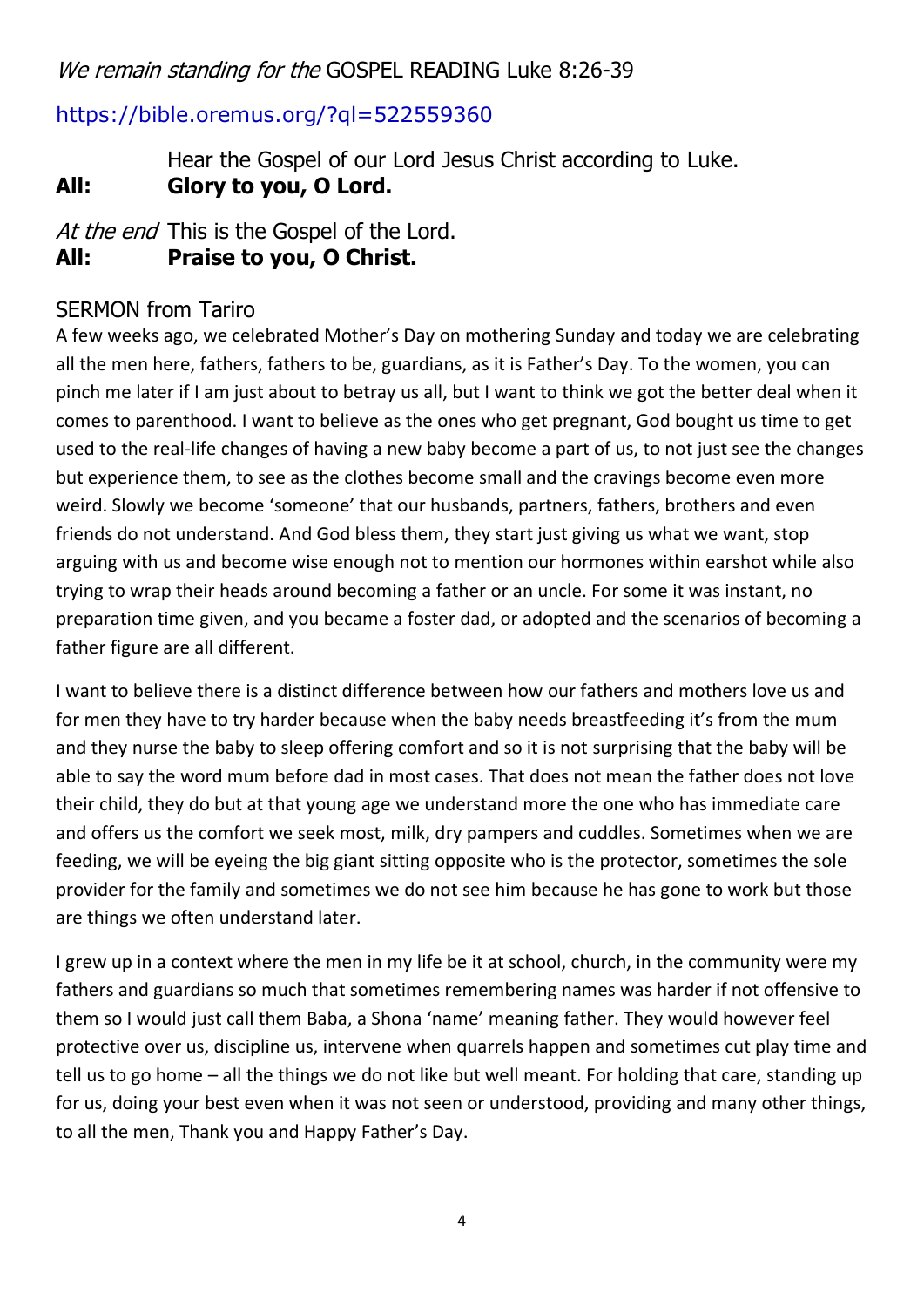Jesus in our reading today encounters a man demon possessed who had not worn clothes or lived in a house but had lived in the tombs (Lk 8:27). Today I want to touch not so much on what Jesus did which is to restore him but how he treated him. Yes, he was possessed with not just one demon but a legion of them. A legion was a Roman army of six thousand soldiers. It was a symbol of power. So, this man when asked what his name was, he says 'Legion' because many demons had entered him, and he had so much power that even the chains that they put on him were not strong enough to hold him down.

This man could have been a John, or a Stan, or a Michael. He could have been a father, a brother, a husband but he had lost his identity. The demons had assumed his identity. He had become just a host. In those times, your name was your identity. Have you ever seen it how there are certain characteristics that are expected based on your name? Maybe it is stereotyping but I have heard people say every Peter that I have met is like this or stay away from people called ABC, they are the worst. Something about a name, an identity. It mattered. However, at that point people had started to use descriptions about him, demon possessed man, I am sure some even called him crazy.

They were not different from us when we label people we do not understand, when we start calling people by their sins or shortcomings. We know they have a name, but we would rather call them a crazy person; we know that what he has done is not who he is called and yet we would rather call him 'the thief'; yes, he has shortcomings and is not perfect but instead of saying a name we would rather call him a dead-beat and the list goes on.

Jesus when he saw this man who identified him as Jesus, Son of the Most High God, he asked him his name. He had the power and Legion says so and with that power Jesus could have treated him anyhow, called him names because after all, there was nothing the demon could do to Jesus, but He instead treated him recognising that there could be a demon, but he was still a person, a man who also needed kindness and to be restored. I am sure from the description of him that we have heard there are many other undesirable habits the demon caused him to have and do but those became a minor as Jesus focussed on his personhood.

While the people ran away because of fear, Jesus proceeds to draw him close. It says when they came back, they found him dressed and in his right mind sitting at Jesus' feet but for them it was too much. He had strayed away from what they expected, what was the norm. He had been the unclean but all of a sudden, he had been restored. I wonder what questions were in their heads. Maybe it was how he could be one of them again? Or that maybe the demon would come again. This is a world where all they have known about the unclean, those who are outcast is that they never return to society. They live away until the end of their days and when the man asks to go with Jesus, he instead tells him to return home and tell how much God has done for you. And he told everyone who could hear.

Jesus treats him as a child of God. He did not seek Jesus as is said in our Isaiah reading (vs 1) but Jesus found him, Jesus held his hands to those who sit among the graves as did Legion, those who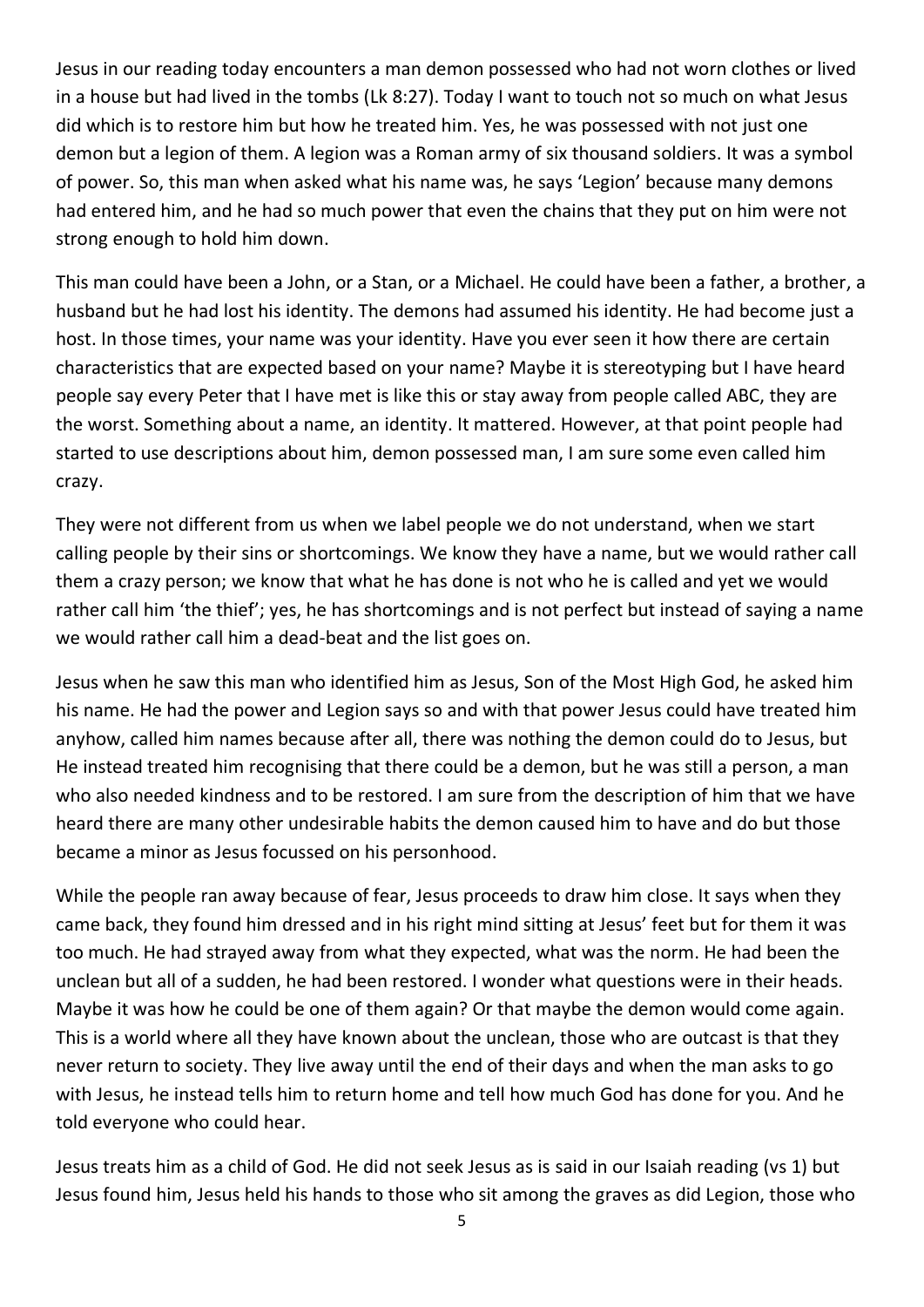say 'Keep away; don't come near me, for I am too sacred for you!' (vs5). While the demon had to go, Jesus did not destroy the man too but instead blessed him, restoring him. Galatians 3 vs 26 then adds on that in Christ Jesus we are all children of God through faith. There is neither Jew nor Gentile, neither slave nor free. If you belong to Christ, then you are Abraham's seed, and heirs according to the promise.

While it might be nice to gloss over things or easy to preach on this Father's Day about having perfect relationships with our fathers or those who have that role in our lives, please allow me to be real. Not all of us have great relationships with our fathers. Maybe you have failed to be the father that your children expected or wanted you to be or maybe to be the one you thought you would be. Some of us might not even know where our fathers are or fathers where your children are. Maybe some choices made were based on the knowledge we had then. Maybe the demon causing legion to live in solitary places was protection for the family. Maybe there are many things that we do not know that might have hurt us but were done to protect us. Maybe there were misunderstandings and relationships were broken. Maybe it is even too late to be able to restore that relationship or have that conversation because they have passed on.

One thing for sure is when we run to Jesus, he is in the business of restorations. Restoration of relationships and enabling reconciliation to happen. It will not be a one size fits all. The restoration of this man demon possessed was unique to him and so will our stories. Above all regardless of the situation you never cease to be loved by God, by the father, the one from whom we learn a fathers love from. To him its not about what you have done or failed to do. To him you still matter, and he will call you by name. He will celebrate you. He gives us all another chance.

Another thing for sure, not everyone is perfect. We all have our shortcomings and maybe our reading today is coming to remind us that. Remind those who are fathers or father figures of the fathers love towards his children. Remind us as children that these man or guardians we have or had, loved and love us and is asking us to look back on this day to something we can appreciate and be thankful for, celebrate with them and or say a prayer of thanksgiving. That most do the best they know how. Our fathers just as God, want the best for us, to succeed, to be happy, to flourish, for us to be a good addition to society and communities we live in and have a strong faith.

May we be like Jesus and be able to show kindness even when we have the power to destroy and when we cannot show kindness of our own strength, may he grant us that strength.

As I end, I leave these words from Jude 1: 24 - 25

"Now to him who is able to keep you from falling, and to present you faultless before the presence of his glory in great joy, to God our Saviour, who alone is wise, be glory and majesty, dominion and power, both now and forever. Amen."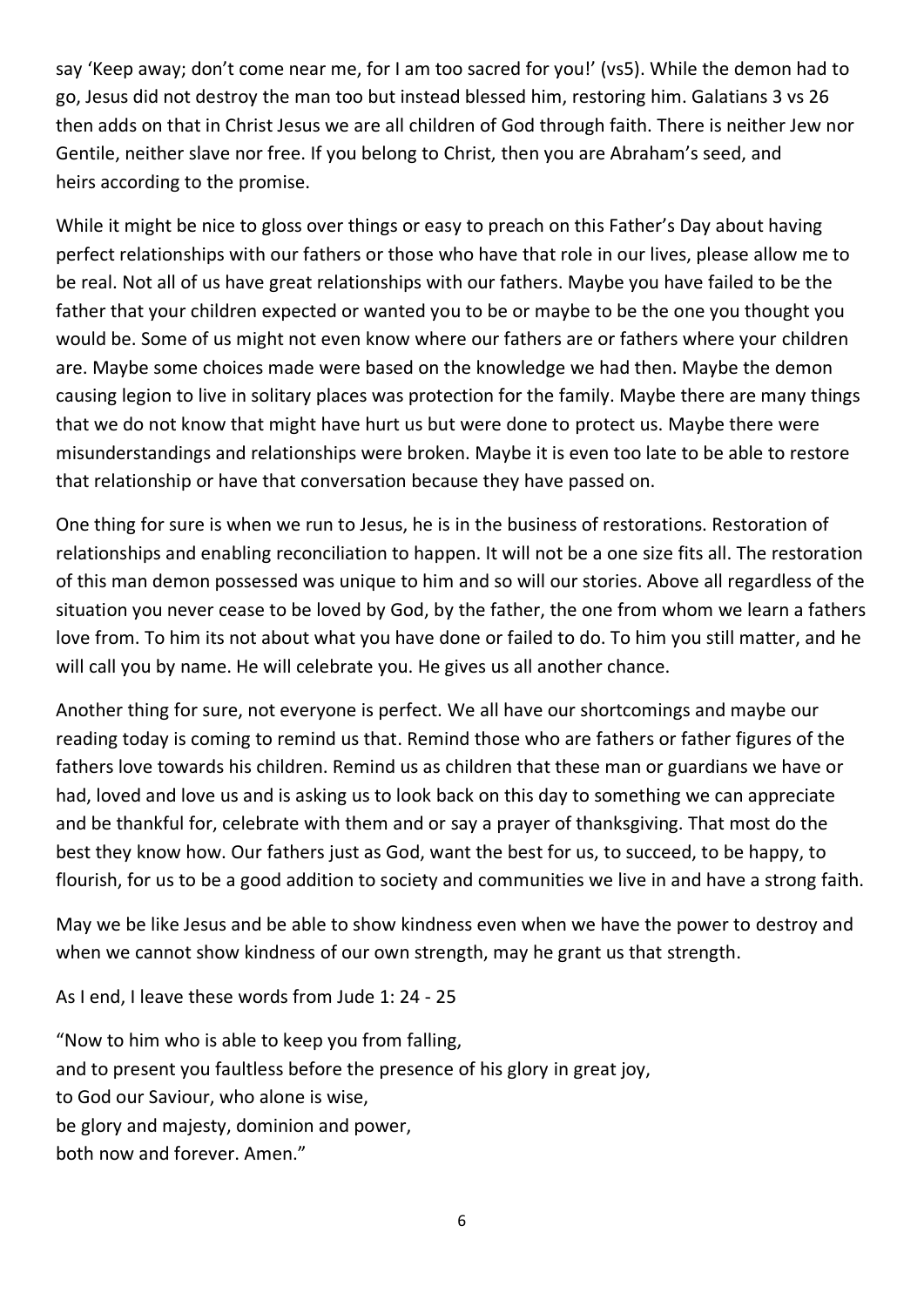# We affirm our faith

We stand and at home, if able, we turn to look in the direction of Church, to affirm our faith in God, revealed to us as Father, Son and Holy Spirit:

Deacon: We stand, if able, to affirm our faith in God our creator, redeemer and sustainer:

> Do you believe and trust in God the Father, source of all being and life, the one for whom we exist?

#### **All: I believe and trust in him.**

Do you believe and trust in God the Son, who took our human nature, died for us and rose again? **I believe and trust in him.**

Do you believe and trust in God the Holy Spirit who gives life to the people of God and makes Christ known in the world? **I believe and trust in him.**

This is the Faith of the Church **This is our faith. We believe and trust in one God, Father, Son and Holy Spirit.** 

#### INTERCESSIONS from Des Workman

Give thanks to God today, with a grateful heart, humble mind and willing spirit. Let us Pray

Almighty God, in a time of recession, rising costs and people fearful of where they will find money from to pay bills, let those of us who are fortunate to have sufficient resources help our brothers and sisters who are less fortunate. We pray for our politicians and leaders to promote policies and resources that give fair shares to all. We pray that they will use their powers wisely, justly, fairly, equitably while remembering their moral obligations. Lord in Your mercy - **hear our prayer**

We give thanks Lord that we are fortunate in having Asylum Seekers in our congregation who have received permission to stay and work and to make this Country their home. We thank you for the joy and benefit they have brought to our congregation. We bring to you in prayer those being trafficked across Europe, those on small boats in the channel and we ask that you help our leaders to think of better, more just ways of helping and not wasting £100000's pound on planes to Rwanda. Lord in Your Mercy - **hear our prayer**.

We pray for those struggling with mental health issues, depression and those who feel marginalised and not at ease with society. Give them strength, fortitude and courage to know that they are loved and held in your arms. Lord in your mercy - **hear our prayer**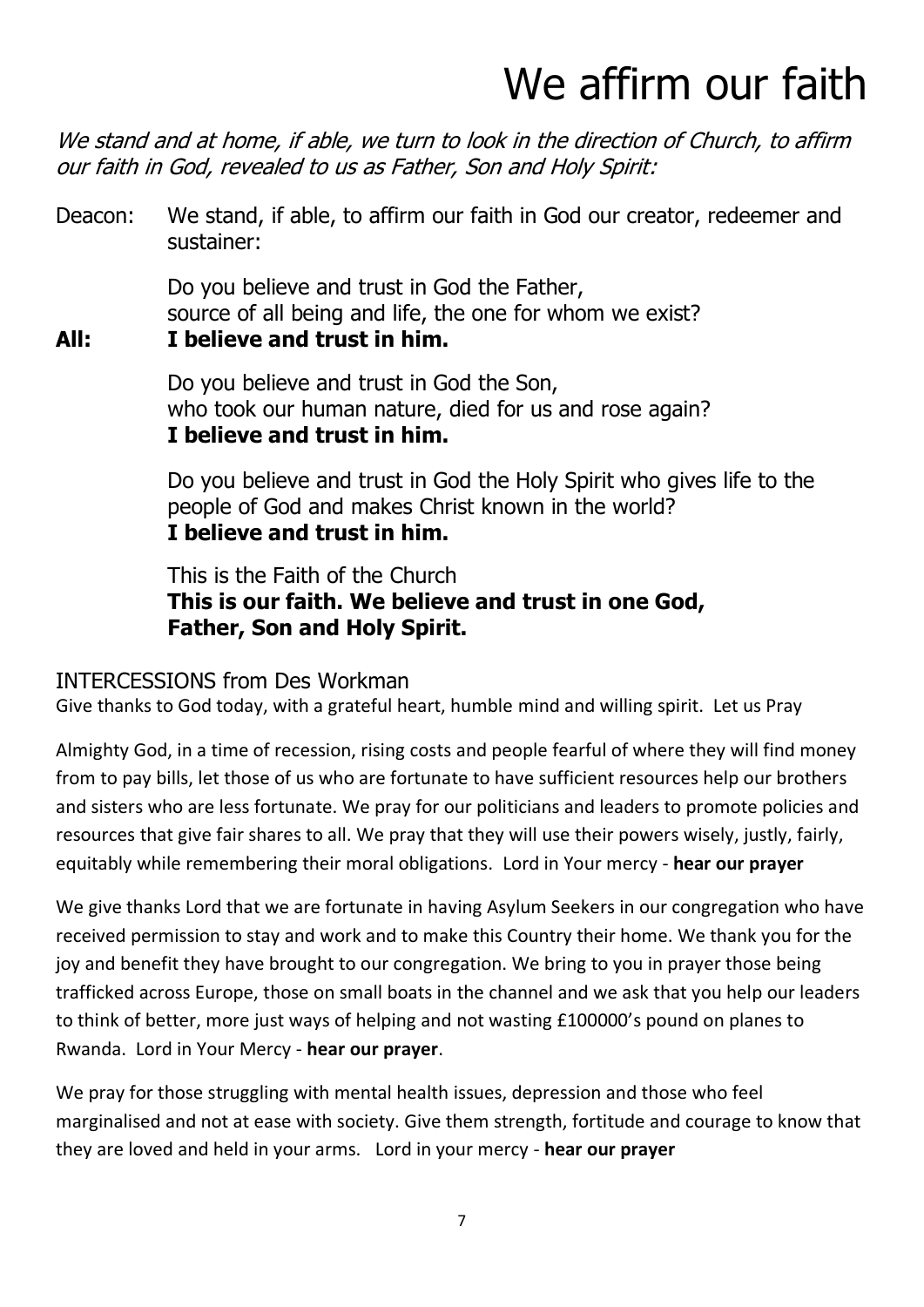Help us Lord to not to feel downhearted and annoyed when we read of racism and bullying in sport, of rail strikes and airline cancellations, of ambulances unable to deliver patients into hospital but stuck in queues outside. Be our guide and our light - you showed us that our time on this planet is limited but with the promise of eternal life. Help us as Christians to be compassionate and thoughtful to follow your leadership, be good Christians in our practice and words so together we can be a community of faith and support. Lord in your Mercy- **hear our prayer**

Lord you are the truth, the way and the light- as false news abounds as Russia denies it is at war with Ukraine, as some countries deny climate change, as some people say there is no need for food banks. Help us Lord to not turn away from you, teach us your ways that we might always follow you as the true light and saviour. Lord in your mercy - **hear our prayer**.

We bring to you those young people doing exams, at this stressful time for them. Shine on them and let them know that they are loved and valued. We think of those planning holidays and a break but we also remember those who cannot or will not be going away, may your love surround them. Lord in your mercy- **hear our prayer** 

Dear Lord comfort and heal those who suffer in body mind or spirit. We remember those who are house bound such as Margaret Shepherd, Sheila Prain and Dorothy Jones and others known to us. Give them courage and hope. Bring them the joy of your salivation. We also bring to mind those who are sick such as Sylvia Mogg.

We remember those who have died including our sister Dilys Prescott whose ashes have been interred in the Memorial garden this morning. May we all move beyond the fear of death's sting to the welcome promise of transformation that it holds for us.

"May God grant to the living grace, to the departed rest, to the Church and the World peace and concord, and to us sinners, eternal life." (from a prayer on the West wall at Westminster Abbey)

Merciful father**, accept these prayers for the sake of your son our saviour Jesus Christ, Amen** 

#### THE PEACE

We pause to remember each other: those worshipping at home, and those worshipping in Church and those we care for who are far away.

- Deacon: Our saviour Christ is the prince of peace. We meet in his name and share his peace. We say to one another: **The Peace of the Lord be always with you.**
- SONG [Give thanks with a grateful heart](https://soundcloud.com/all-saints-kings-heath/give-thanks-with-a-grateful?)

Give thanks with a grateful heart, give thanks to the Holy One, give thanks because he's given Jesus Christ, his Son.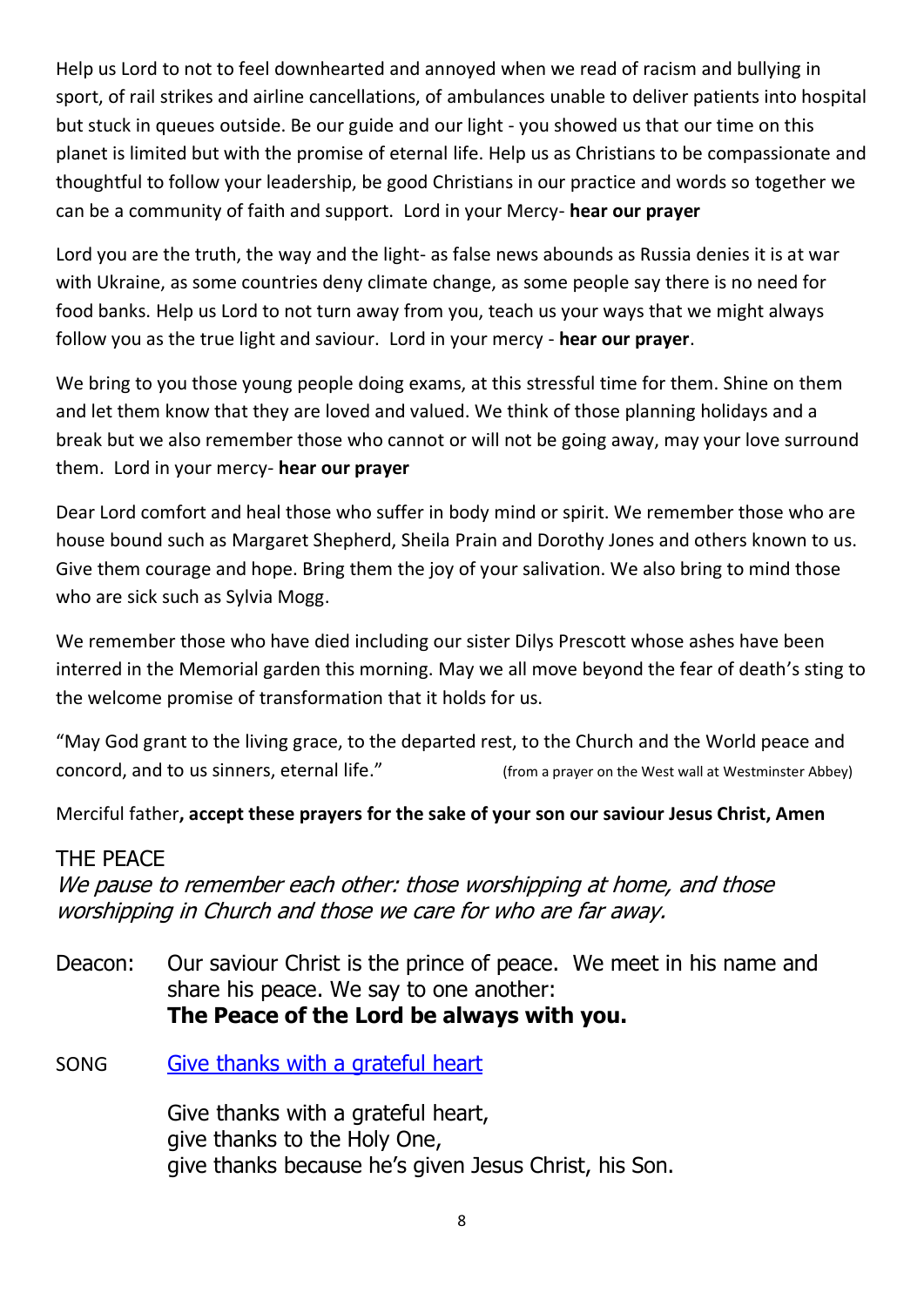And now let the weak say, "I am strong," let the poor say, "I am rich," because of what the Lord has done for us. (repeat) Give thanks.

The Table is prepared in Church. At home, now is the time to say the Lord's Prayer (below) and consume the food and drink you have prepared, first praying:

> God, we long for Communion. With this symbolic meal stir my hope for the fellowship meal we cannot yet see, and help me wait for it with **patience. Amen.** (cf Romans 8:2)

## We tell the story of salvation

Priest: The Lord be with you.

**All: And also with you.** Lift up your hearts. **We lift them to the Lord.** Let us give thanks to the Lord our God. **It is right to give thanks and praise.**

> Father, you made the world and love your creation. You gave your Son Jesus Christ to be our Saviour. His dying and rising have set us free from sin and death, and so we gladly thank you, with saints and angels praising you and saying:

**All:** [Holy, holy, holy Lord,](https://soundcloud.com/all-saints-kings-heath/sanctus-and-benedictus-murray?) **God of power and might, heaven and earth are full of your glory. Hosanna in the highest.**

#### **Blessed is he who comes in the name of the Lord. Hosanna in the highest.**

We praise you, we bless you, loving Father, through Jesus Christ, our Lord; and as we obey his command, send your Holy Spirit, that broken bread and wine outpoured may be for us the body and blood of your dear Son. On the night before he died he had supper with his friends and, taking bread, he praised you. He broke the bread, gave it to them and said: Take, eat; this is my body which is given for you. do this in remembrance of me.

A bell is rung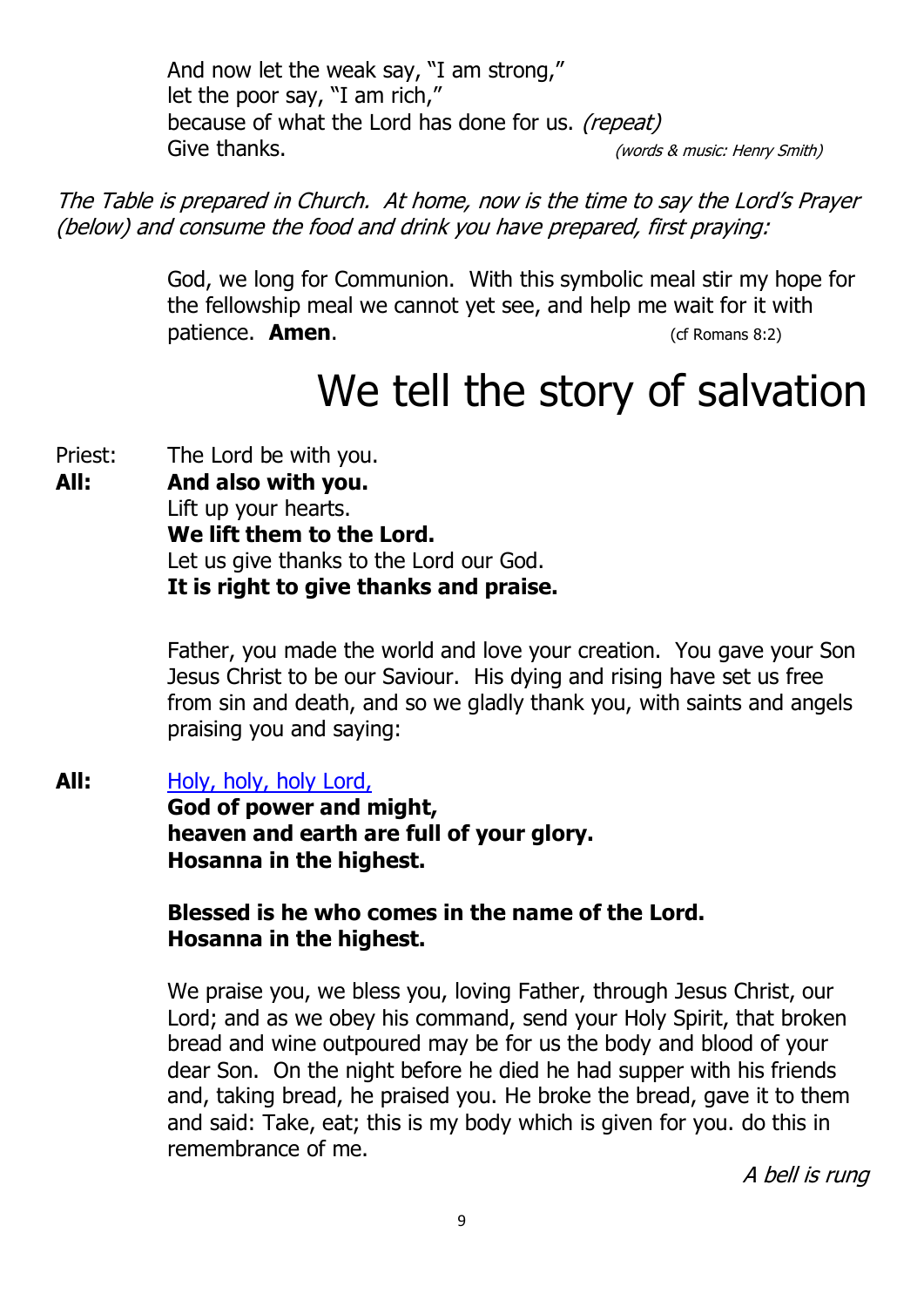When supper was ended he took the cup of wine. Again he praised you, gave it to them and said: Drink this, all of you; this is my blood of the new covenant, which is shed for you and for many for the forgiveness of sins. Do this as often as you drink it, in remembrance of me.

A bell is rung

So, Father, we remember all that Jesus did. In him we plead with confidence his sacrifice made once for all upon the cross. Bringing before you the bread of life and cup of salvation, we proclaim his death and resurrection until he comes in glory.

### Deacon: Great is the mystery of faith: **All: Christ has died, Christ is risen Christ will come again.**

Lord of all life, help us to work together for that day when your kingdom comes and justice and mercy will be seen in all the earth. Look with favour on your people, gather us in your loving arms and bring us with St Thomas and all the saints to feast at your table in heaven. Through Christ and with Christ and in Christ, in the unity of the Holy Spirit, all honour and glory are yours, O loving Father, for ever and ever.

## **All: Amen.**

## THE LORD'S PRAYER

Deacon: As our saviour taught us, so we pray: **Our father in heaven, hallowed be your name, your kingdom come, your will be done, on earth as in heaven. Give us today our daily bread. Forgive us our sins as we forgive those who sin against us. Lead us not into temptation but deliver us from evil. For the kingdom, the power, and the glory are yours now and for ever. Amen.**

Priest: We break this bread to share in the body of Christ.

**All: Though we are many, we are one body.** 

**For we all share in one bread.**

Draw near with faith. Receive the body of our Lord Jesus Christ which he gave for you and his blood which he shed for you. Eat and drink in remembrance that he died and now lives for you, and feed on him in your heart by faith with thanksgiving.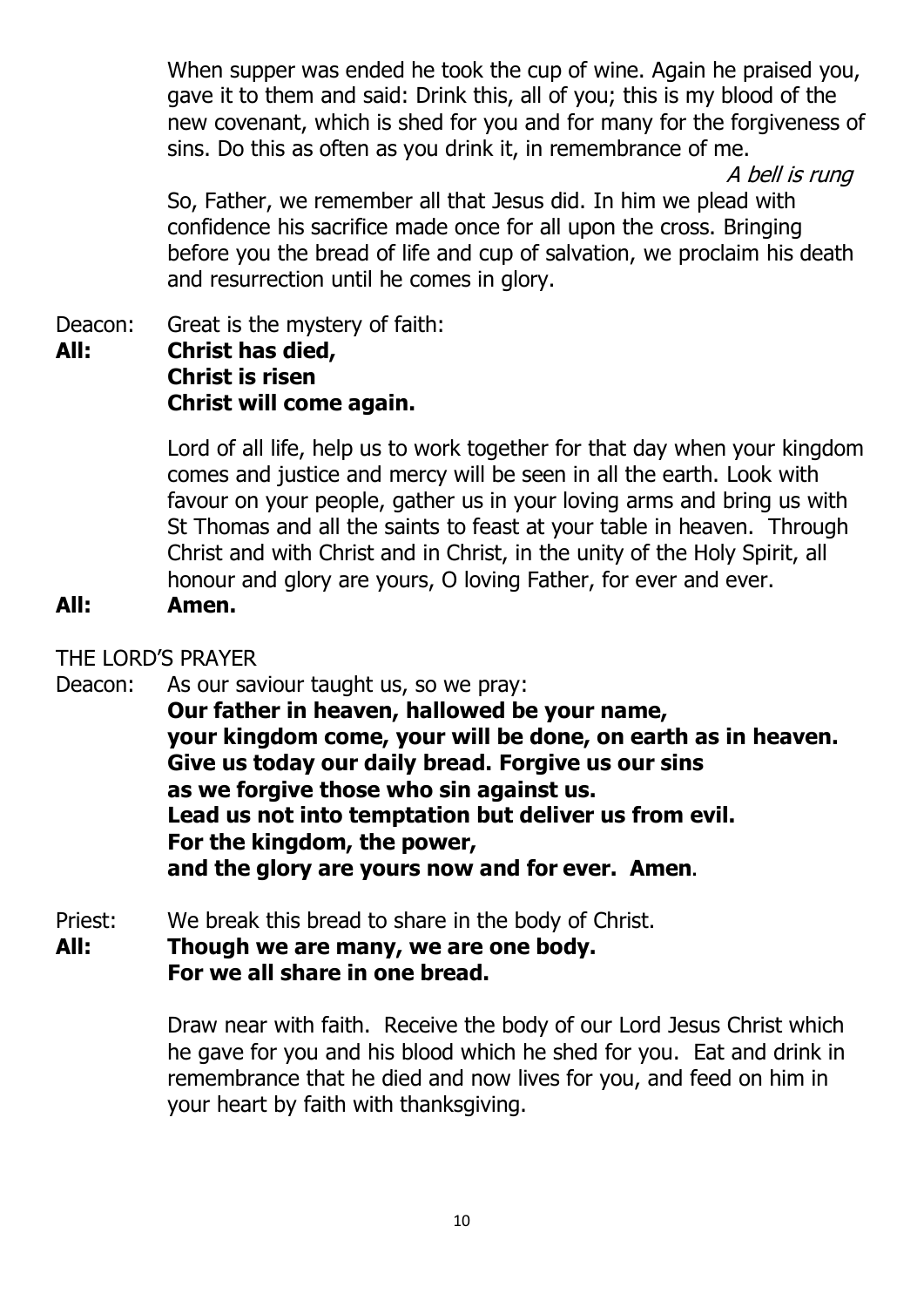We sing: [Lamb of God, you take away the sins of the world,](http://soundcloud.com/all-saints-kings-heath/agnus-dei-murray?) **have mercy on us.**

> **Lamb of God, you take away the sins of the world, have mercy on us.**

> **Lamb of God, you take away the sins of the world, grant us peace.**

We pause to remember all who pray at home, then share the bread and wine, now for us the body and blood of Christ. We form two lines to receive bread, then wine if you wish. No one should feel obliged if you do not feel ready to share the common cup. Receiving only bread you still make your Communion fully and deeply. Do what feels most comfortable to you.

If anyone prefers not to receive either, you are welcome still to come forward for a prayer of blessing. Just keep your hands by your sides and we will pray for you.

SONG during Communion [Bread is blessed and broken](https://soundcloud.com/all-saints-kings-heath/bread-is-blessed-and-broken?)

1. Bread is blessed and broken, wine is blessed and poured: take this and remember Christ the Lord.

2. Share the food of heaven earth cannot afford. Here is grace in essence – Christ the Lord.

3. Know yourself forgiven, find yourself restored, meet a friend for ever – Christ the Lord.

4. God has kept his promise sealed by sign and word: here, for those who want him – Christ the Lord.

(words & music: John L Bell & Graham Maule)

## We are sent out

**All: Father of all, we give you thanks and praise that, when we were still far off, you met us in your Son and brought us home. Dying and living he declared your love, gave us grace, and opened the gate of glory. May we who share Christ's body live his risen life; we who drink his cup bring life to others; we whom the Spirit lights give light to the world. Keep us firm in the hope you have set before us, so we and all your children shall be free, and the whole earth live to praise your name; through Christ our Lord. Amen.**